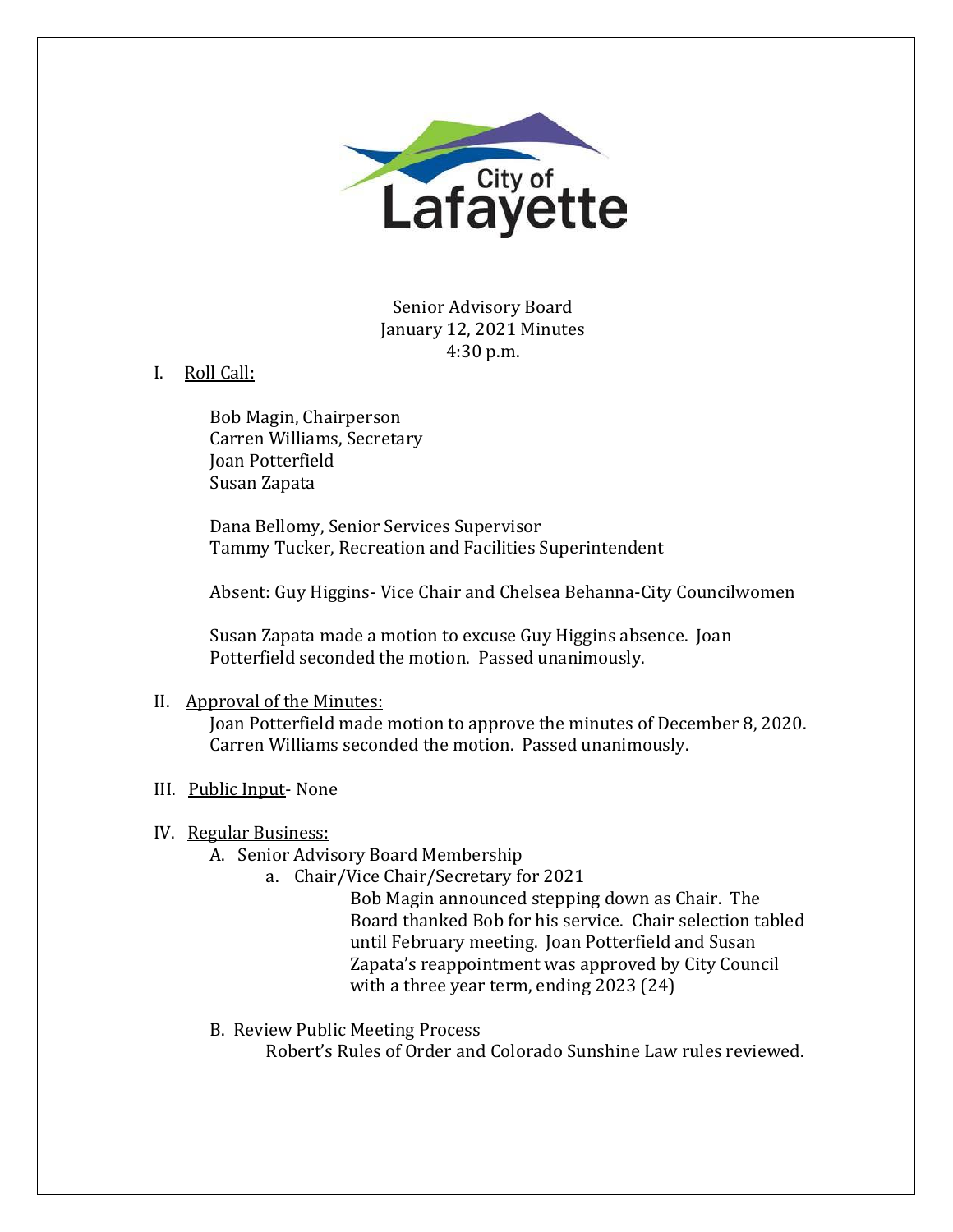C. Goals, Actions and Reports

Board discussed to continue goals with Covid-19 restrictions. Carren Williams made motion 2020 goals continue into 2021. Joan Potterfield seconded motion. Passed unanimously.

D. Boulder County Aging Advisory Council

Carren Williams praised Dispatch Health for care of a family member. Senior Services Supervisors from Boulder County gave reports to the AAC. As of May 2020, no virtual classes. Now 81 classes are being offered. One can take a virtual class from any Senior Center, residency is not required. Some people in other states and countries are accessing virtual classes. Virtual classes will continue even after the pandemic as some older adults are finding comfort in staying at home.

E. LYAC meeting update

LYAC organizing an annual Martin Luther King event on January 18, 2021. A car parade will begin at 10:30 am beginning at Flatirons Church parking lot and arriving at Centaurus High School.

- F. Lafayette Housing Discussion Tabled to February meeting.
- G. Lafayette Emergency Preparedness Discussion Tabled to February meeting.
- V. Old Business:

Open Space "Wisdom of the Elders" update Postponed until spring.

### VI. Council Liaison Report- None

#### VII. Staff Reports:

Dana Bellomy shared that all the Boulder County Supervisors met with the Aging Advisory Council to give an annual report and how Covid has affected the centers. Lafayette Senior Center were provided 7 laptop chrome books through a grant. 5 laptops will be given to those socially isolated and 2 laptops will be available programs on a check out program. Applications will be available soon. Staff preparing for special events such as Valentine's Day entertainment and St. Patrick's Day lunch/activities. Both programs virtual. Staff continue to assist patrons with Short Term Assistance grants and staff have been assisting questions about where and who to contact for the Covid-19 vaccine.

Tammy Tucker indicated the library will open at the end of the month.